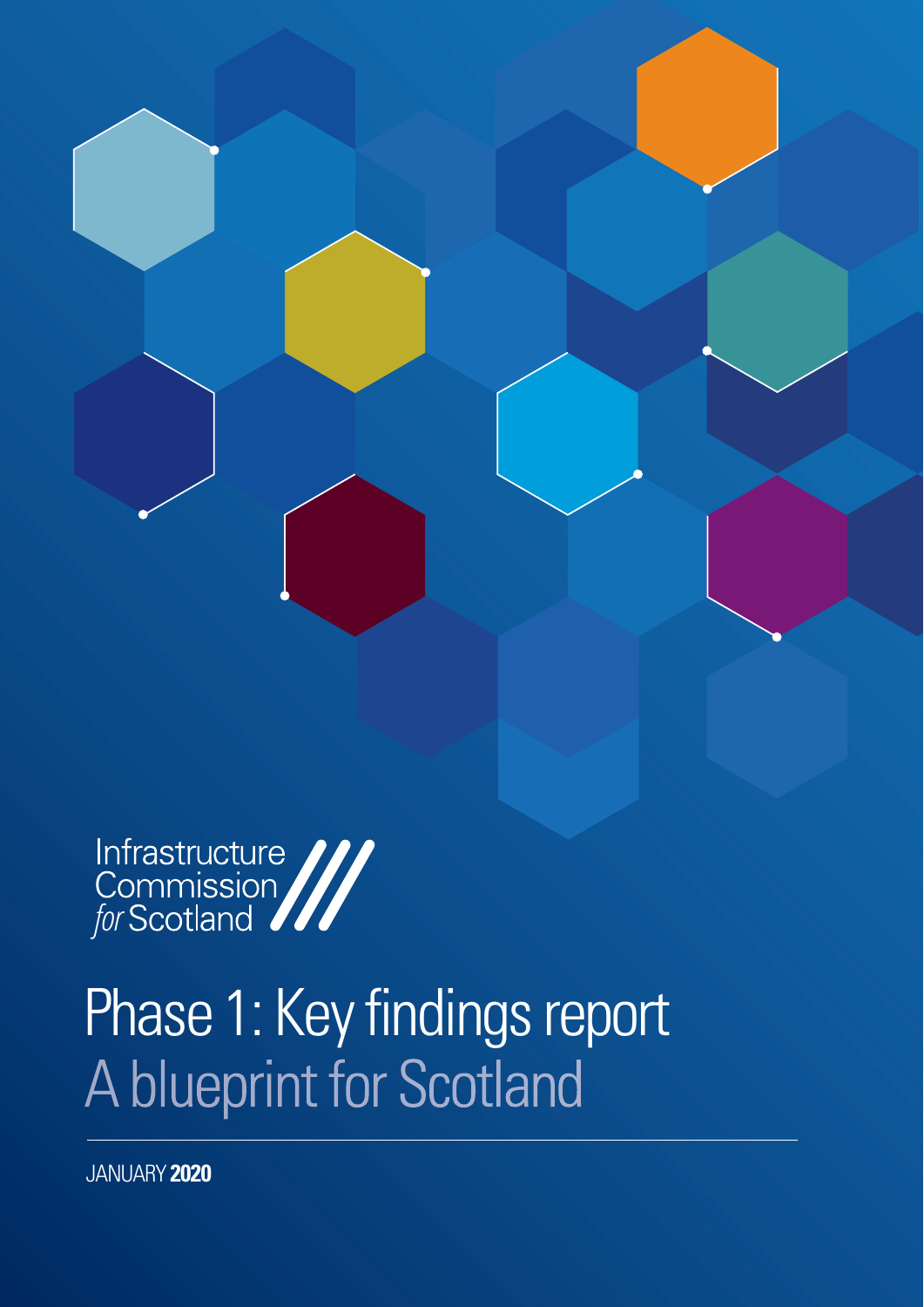## **Contents**



### 15 minutes

| <b>Foreword</b> |                              |    |
|-----------------|------------------------------|----|
|                 | <b>Executive Summary</b>     |    |
|                 | > Summary of Recommendations |    |
|                 | > Next Steps                 | 12 |









### **PART A: Context & Key Drivers**

| 1. | Introduction                                   |    | 1.             | Introd                   |
|----|------------------------------------------------|----|----------------|--------------------------|
| 2. | Remit & Scope<br>14<br>2.                      |    | Energ          |                          |
| 3. | Approach<br>16<br>3.                           |    | Digita         |                          |
| 4. | <b>Key Policy Drivers</b>                      | 16 | 4.             | Transp                   |
|    | Introduction<br>$\geq$                         | 16 | 5.             | Housi                    |
|    | National Performance Framework<br>$\geq$       | 17 | 6.             | Natur                    |
|    | Programme for Government<br>>                  | 18 |                | $\mathbb N$<br>$\geq$    |
|    | Net Zero Carbon<br>$\geq$                      | 18 |                | W<br>$\geq$              |
|    | Inclusive Economic Growth<br>$\geq$            | 23 |                | F <sub>l</sub><br>$\geq$ |
| 5. | <b>Future Proofing</b>                         | 26 | 7 <sub>1</sub> | Waste                    |
|    | Introduction<br>$\geq$                         | 26 | 8.             | Public                   |
|    | Resilience & Adaptability<br>>                 | 26 |                | E<br>$\geq$              |
|    | <b>Business impact and Opportunity</b><br>>    | 26 |                | H<br>>                   |
|    | Technology & Data<br>$\geq$                    | 29 |                | P <sub>0</sub><br>$\geq$ |
|    | Accessibility & mobility<br>$\geq$             | 30 |                | Jι<br>>                  |
| 6. | Infrastructure Planning & Regulatory Framework | 31 |                |                          |
|    | Introduction<br>$\geq$                         | 31 |                |                          |
|    | National Planning Approach<br>$\geq$           | 31 |                |                          |
|    | <b>Regulatory Framework</b><br>$\geq$          | 31 |                |                          |
| 7. | Decision Making and Prioritisation             | 32 |                |                          |
|    | <b>Decision Making</b><br>$\geq$               | 32 |                |                          |
|    | Place<br>>                                     | 34 |                |                          |
|    | Prioritisation & Appraisal<br>$\geq$           | 36 |                |                          |
| 8. | Summary                                        | 37 |                |                          |
|    |                                                |    |                |                          |

### **PART B: Sector Summaries**

|                                                        | 1.                           | Introduction                                      |    |  |  |
|--------------------------------------------------------|------------------------------|---------------------------------------------------|----|--|--|
|                                                        | 2.                           | Energy                                            |    |  |  |
|                                                        | 3.                           | Digital                                           |    |  |  |
|                                                        | 4.                           | Transport<br>57                                   |    |  |  |
|                                                        | 5.                           | Housing<br>65                                     |    |  |  |
|                                                        | Natural Infrastructure<br>6. |                                                   | 69 |  |  |
|                                                        |                              | Natural Capital<br>$\geq$                         | 70 |  |  |
|                                                        |                              | Water & Wastewater<br>$\geq$                      | 72 |  |  |
|                                                        |                              | Flood Management<br>>                             | 76 |  |  |
|                                                        | 7.                           | Waste Management                                  |    |  |  |
| <b>Public Service Infrastructure</b><br>8 <sup>1</sup> |                              |                                                   | 82 |  |  |
|                                                        |                              | Education<br>$\mathbf{r}$                         | 82 |  |  |
|                                                        |                              | Health<br>$\mathbf{I}$                            | 84 |  |  |
|                                                        |                              | Police & Fire and Rescue Services<br>$\mathbf{I}$ | 85 |  |  |
|                                                        |                              | Justice<br>$\geq$                                 | 87 |  |  |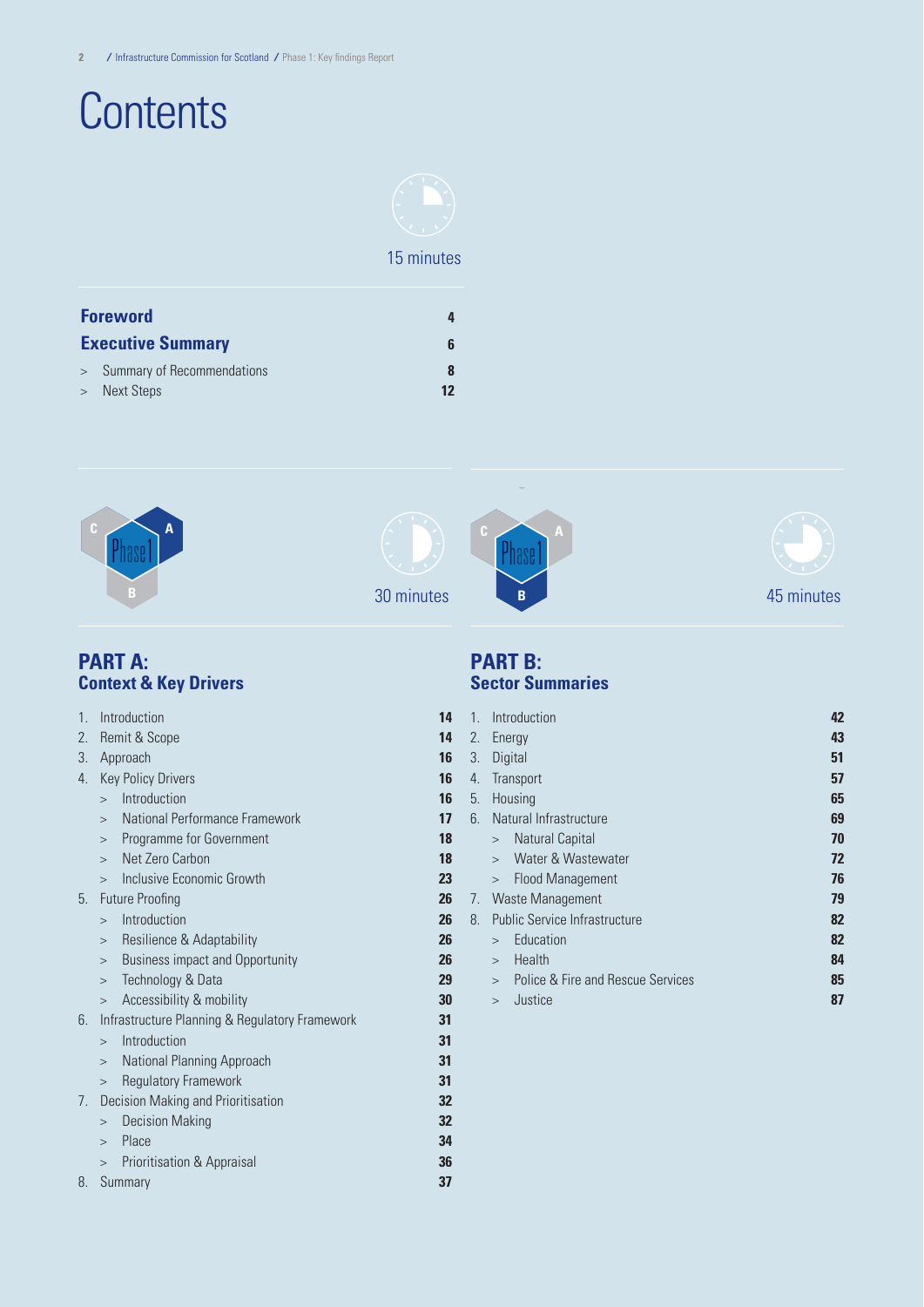#### **Sequence to read the report, with time available**

- Executive Summary: 15 minutes **n** Part C: 30 minutes
- Parts A & B: 75 minutes







### 30 minutes

### **PART C: Cross-cutting Recommendations**

| Introduction               | 94  |
|----------------------------|-----|
| Summary of Recommendations | 96  |
| Next Steps                 | 122 |

## **Appendices**

| Appendix A: | Infrastructure Commission for Scotland Remit     |
|-------------|--------------------------------------------------|
| Appendix B: | Stakeholder Engagement Strategy                  |
| Appendix C: | Initial Call for Evidence and Contributions      |
| Appendix D: | Initial Call for Evidence Submissions            |
| Appendix E: | <b>Regional Forum Report</b>                     |
| Appendix F: | <b>Thematic Round Table Reports</b>              |
|             | and Investing in Nature Report                   |
| Appendix G: | List of Stakeholders                             |
| Appendix H: | Scottish Government Thematic Round Table Reports |
| Appendix I: | Ipsos Mori: Public Engagement Research           |
| Appendix J: | Inclusive Economic Growth: A Review              |
| Appendix K: | Fraser of Allander Institute: The Relationship   |
|             | between Infrastructure and Inclusive Economic    |
|             | Growth: Evidence Review                          |
| Appendix L: | Aventia Consulting: Low Carbon Infrastructure    |
| Appendix M: | Scotland's Infrastructure Baseline               |
| Appendix N: | Bibliography                                     |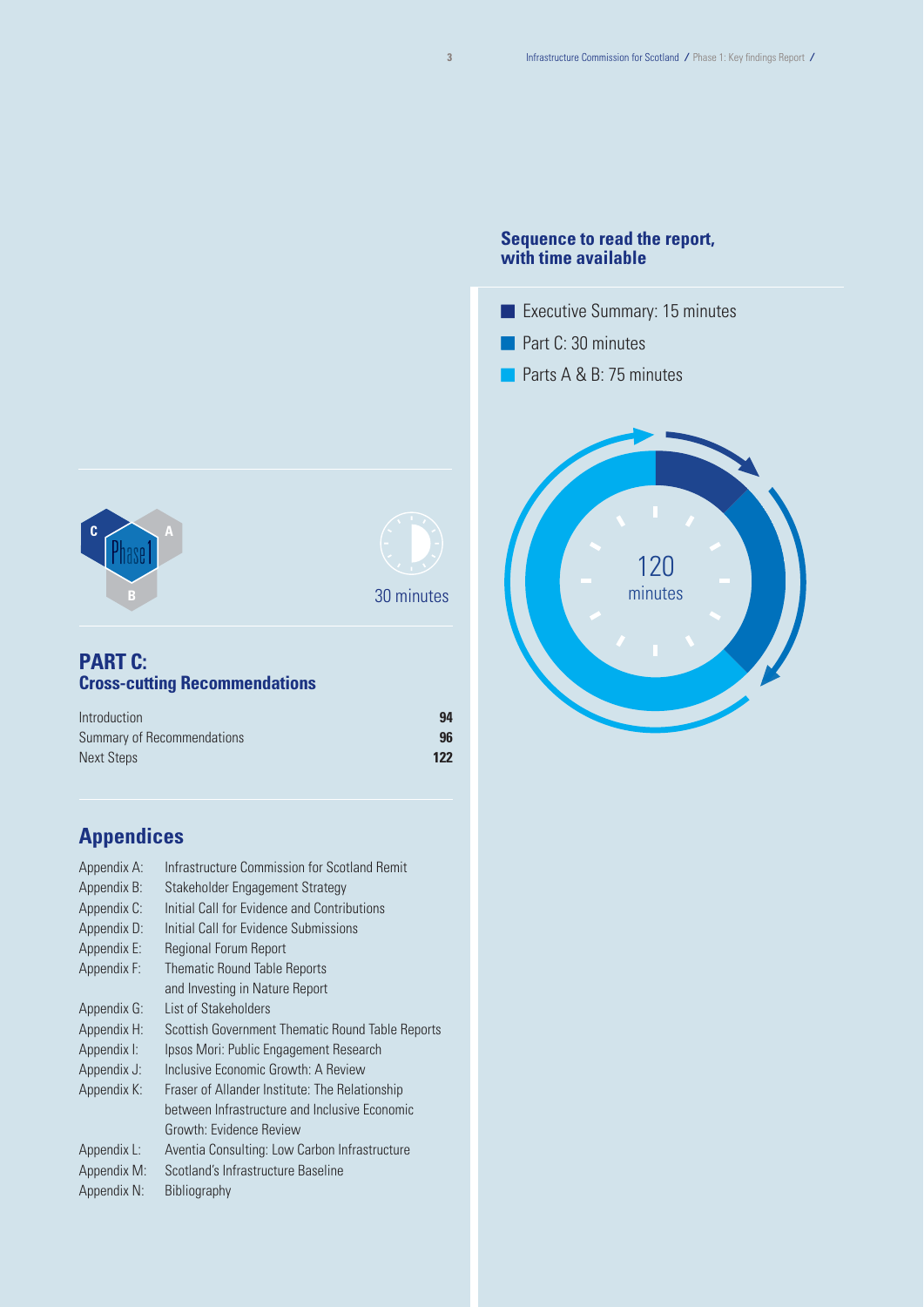## Foreword

In early 2019 the Cabinet Secretary for Transport, Infrastructure and Connectivity invited us to undertake an 18-month commission to advise on a 30-year, long term strategy and its delivery for Scotland's infrastructure.

The Scottish Government's definition of infrastructure includes both economic and social infrastructure that covers transport, energy, telecoms, water, waste, flood defences, housing, education, health, justice and culture. During the work of the Commission it has also become evident to us that Scotland's natural assets should also be incorporated in this definition of infrastructure.

The commission has engaged widely and received input from over 200 organisations and 1000 individuals across Scotland. It also took evidence from similar organisations in the remainder of the UK and internationally. This engagement and evidence gathering has been fundamental to shaping and informing our work.

During the past 12 months it has become clear that net zero carbon and inclusive economic growth are two key policy areas which have a significant bearing on infrastructure. Focussing infrastructure decisions on these areas of policy will lead to very different outcomes compared with past investment, and the nature, purpose and focus of infrastructure investment over the 30 year horizon is likely to change fundamentally as we aim for an inclusive net zero carbon economy.

Most of the evidence in relation to the impact of infrastructure is focused on traditional GVA type outcomes which are not seen as the sole measures of success and opportunities of net zero carbon or inclusive economic growth. Given the urgency of the transition, this means we will have to take some infrastructure decisions according to agreed principles for which detailed empirical evidence may not yet be available as well as take immediate steps to develop that new evidence base. This Phase 1 report therefore provides an opportunity to set out an overall 30-year infrastructure vision to support and enable an inclusive net zero carbon economy and establish some short and longer-term actions to achieve this.

Much good work is already underway in Scottish Government, Local Government and the private sector. More can be done and faster if target dates are to be met. Whilst many of the recommendations are principally aimed at Scottish Government, it is important to recognise that the success or otherwise of achieving the desired outcomes will be incumbent on all those who plan, build, invest in, own, operate, regulate and use infrastructure as well.

#### **The Infrastructure Commission for Scotland**

Ian Russell (Chair), Iain Docherty, Ken Gillespie, Benny Higgins, Mary Pitcaithly, Rachel Skinner, Grahame Smith, Sara Thiam, John Trower, Jan Webb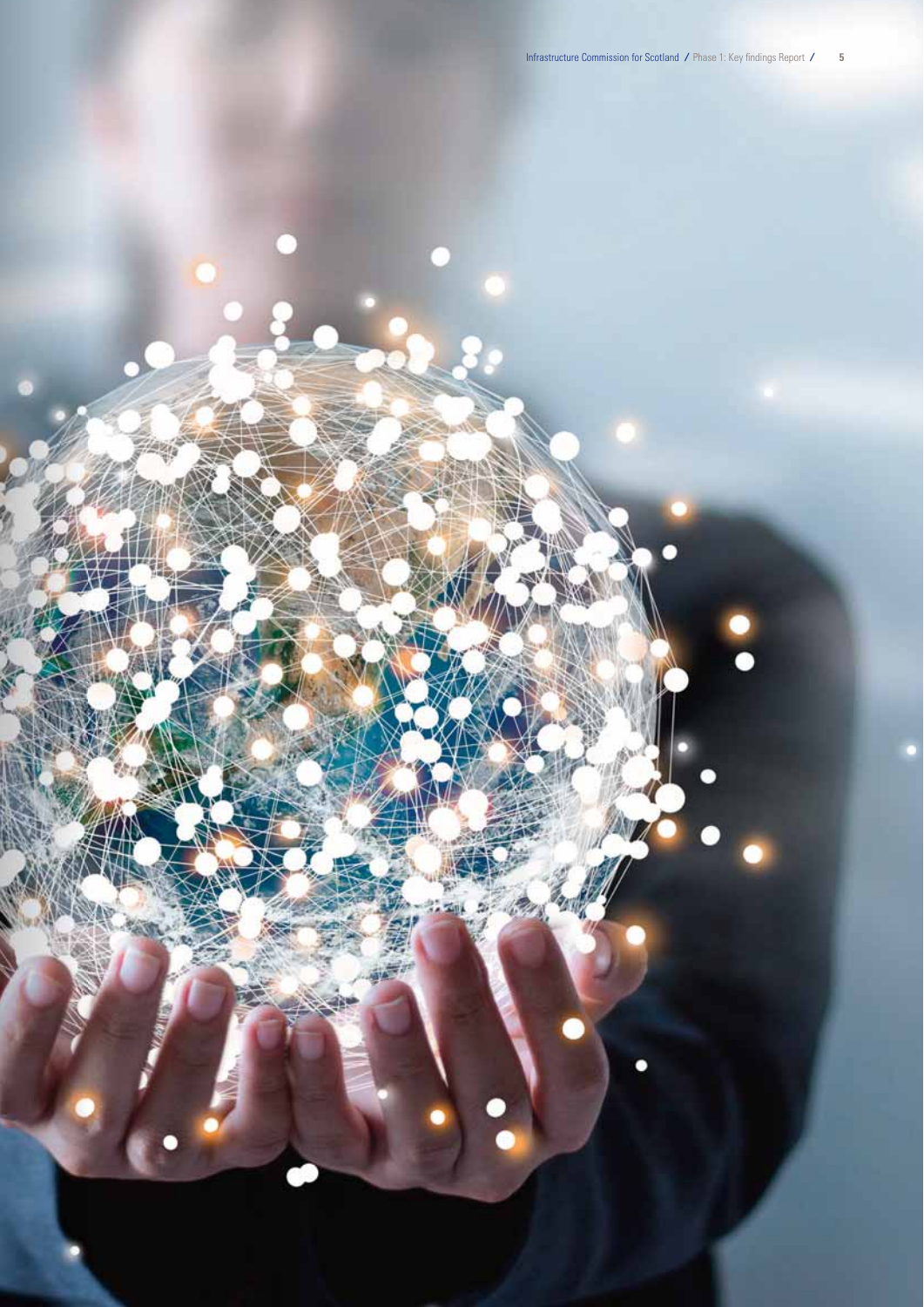## Executive Summary

As we tackle the dual challenges of a climate emergency and the desire to create an inclusive growth economy, we urgently need to re-think what infrastructure we use and how we use it. This is not just a challenge for government. although political vision and determination is going to be essential. Crucially it is a call to all of us who plan, build, invest in, own, operate, regulate and, as importantly, use the infrastructure of Scotland.

Scotland has been at the forefront of infrastructure innovation since the first industrial revolution in the late 18th Century. However, we now stand on the brink of a fourth industrial revolution. Whilst the current challenges, opportunities and responsibilities may be very different, infrastructure innovation to drive and enable change remains at the centre of decision making as much now as it was then.

The Infrastructure Commission for Scotland was established in early 2019 to provide independent advice to Scottish Ministers on a 30-year vision (the "why and what") of infrastructure for Scotland by the end of 2019, and to consider options for delivery (the "how") by June 2020. The Commission was also asked to provide shorter term 5-year guidance to Ministers on both of these aspects. This Phase 1 Report focuses on the "why and what" of these challenges and seeks to build on the considerable infrastructure backbone that exists across Scotland as a result of billions of pounds worth of investment by both the public and private sectors.

The Commission's remit covers a broad spectrum of infrastructure sectors including transport, energy, telecoms, water, waste, flood defences, housing, education, health, justice and culture. During the work of the Commission, it became evident that Scotland's natural infrastructure should also be incorporated in this definition. This diversity of infrastructure sets the Commission apart from similar work undertaken in many other countries, where economic infrastructure has principally been a focus. However, given the desired combined outcomes of inclusive economic growth and net zero carbon that have framed our work, consideration of this diverse infrastructure base is both appropriate and essential. It ensures that a coherent understanding and a systems-wide approach to infrastructure investment and prioritisation can be developed. The need to assess all of this in the context of place, and what is appropriate for a given geography, has also helped frame the work of the Commission.

### We have engaged with over 1,000 members of the public in Scotland through face-to-face workshops or online surveys.

To establish an evidence-base to underpin the work of the Commission, we have engaged widely and deeply - and listened carefully. Earlier in the year we received almost 150 responses to our Initial Call for Evidence from experts and specialists across all infrastructure sectors. Respondents came from business and academia, all levels of local, regional and national government, private individuals, as well as public and private sector infrastructure operators and deliverers. This was followed by the Commission holding five regional forums across Scotland as well as nine specialist roundtables events. We have also sought the views and experience of international bodies such as the Organisation for Economic Co-operation & Development (OECD) and the World Bank, as well as infrastructure planners and practitioners from countries across the globe. As importantly, we have also engaged with over 1,000 members of the public in Scotland through either face-toface workshops or an online survey, to understand better what they view as key infrastructure priorities for the future, as well as some of the trade-offs that may need to be considered.

Having placed an inclusive net zero carbon economy at the core of its thirty-year vision, the Commission does not underestimate the nature and scale of the challenges as well as the opportunities that this presents to Scotland. Whilst the journey to this vision has already started, the urgency and pace of change will need to increase, and the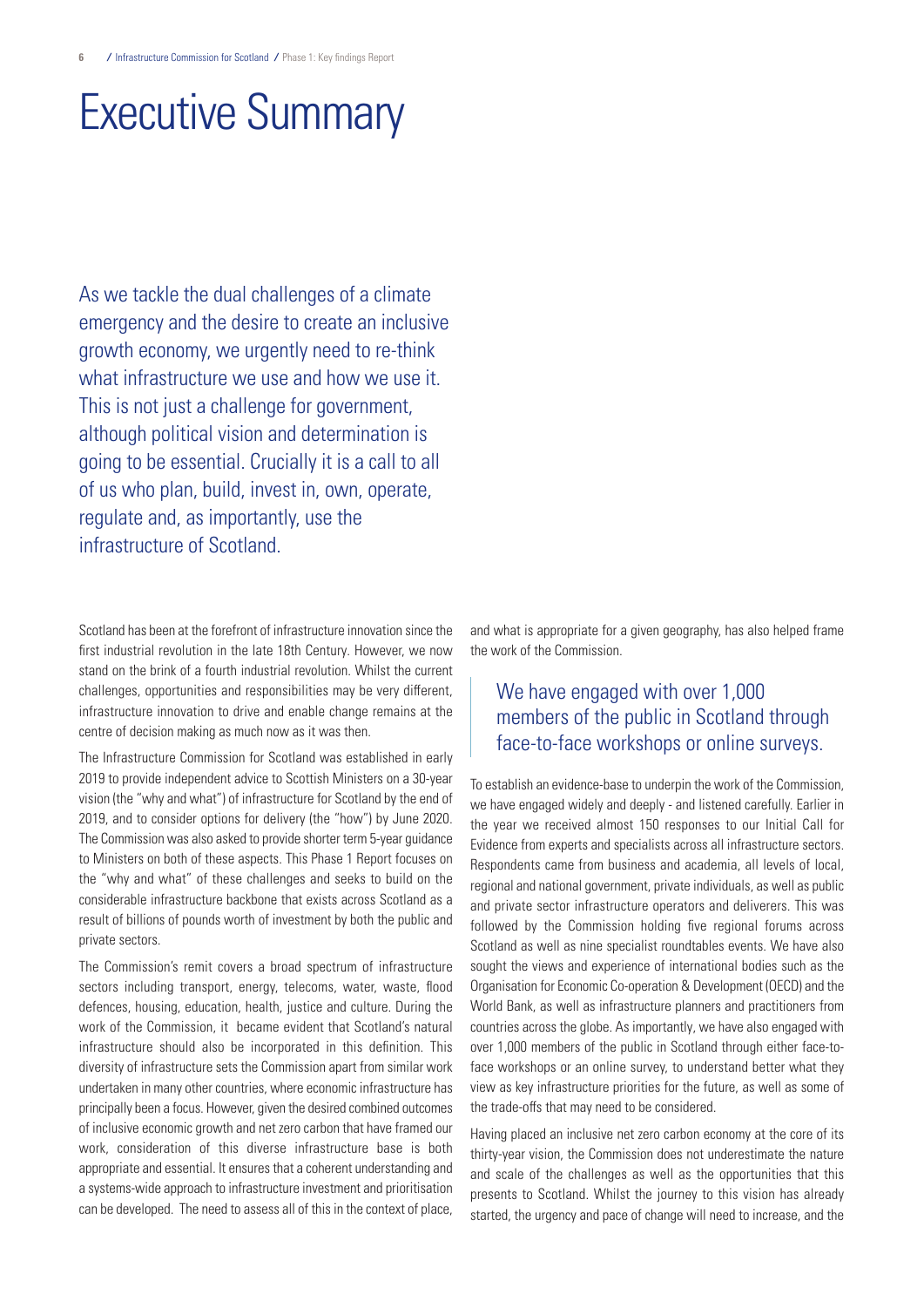### Engagement highlights



scale of change required will affect almost every aspect of daily lives. It is also becoming clear that the vision of an inclusive net zero carbon economy, will sometimes require difficult choices to be made and tradeoffs to be addressed. Therefore, if we are to be successful in capturing the opportunities whilst facing up to the challenges, it is not a matter of choosing change or no change; it is a matter of what, how and when future change will happen and the choices we make to get there. Informed, enhanced and inclusive engagement with users and citizens throughout that process of change will be critical to the outcomes.

These changes and choices clearly go far beyond infrastructure. However, infrastructure is and can continue to be a key enabler of and contributor to wider change. In relation to long term infrastructure investment and prioritisation, the ability to demonstrate the contribution these choices will make to achieving the desired inclusive net zero carbon economy outcomes will be essential. Building on the excellent start made through the National Performance Framework, "measures of success" for an inclusive net zero carbon economy from infrastructure investment urgently needs to be established. The work of the Commission has also highlighted the need, in both the public and private sectors, for a transition to a system-wide approach to infrastructure strategy, planning, delivery and operation across all infrastructure sectors supported by a coherent place-based approach to planning and decision making.

Our work has demonstrated that infrastructure investment can and does play a vital role in the economy, the delivery of effective public services in Scotland and the wellbeing of its citizens. However, it achieves this principally as an enabler that underpins all of our day to day lives and the world around us. The successful impact of this is a combination of when and how it is designed, how it is used, who uses it, where it is

used and when. To ensure we achieve the outcomes that are important to us as effectively and efficiently as possible, we must focus our infrastructure resources - be that financial, natural or human - on the infrastructure system that is best able to achieve and support those outcomes.

We have set out below a set of eight core areas of recommendation that we believe can help to achieve these desired outcomes. If you only have 15 minutes, the Foreword and Executive Summary provide a snapshot of the key context and the eight recommendations. If you have an extra half an hour, Part C provides an additional level of commentary on how those recommendations have been developed. Parts A and B contain a further level of detail that will require an additional hour or so of your time; Part A focused on the wider background and key drivers, whilst Part B is focused on the sectors that we have considered.

If we can all embrace and build on the recommendations set out in this report, we could go a long way towards turning an infrastructure vision for an inclusive net zero carbon economy into a reality. One that will support a sustainable, resilient and inclusive Scotland over the next 30 years.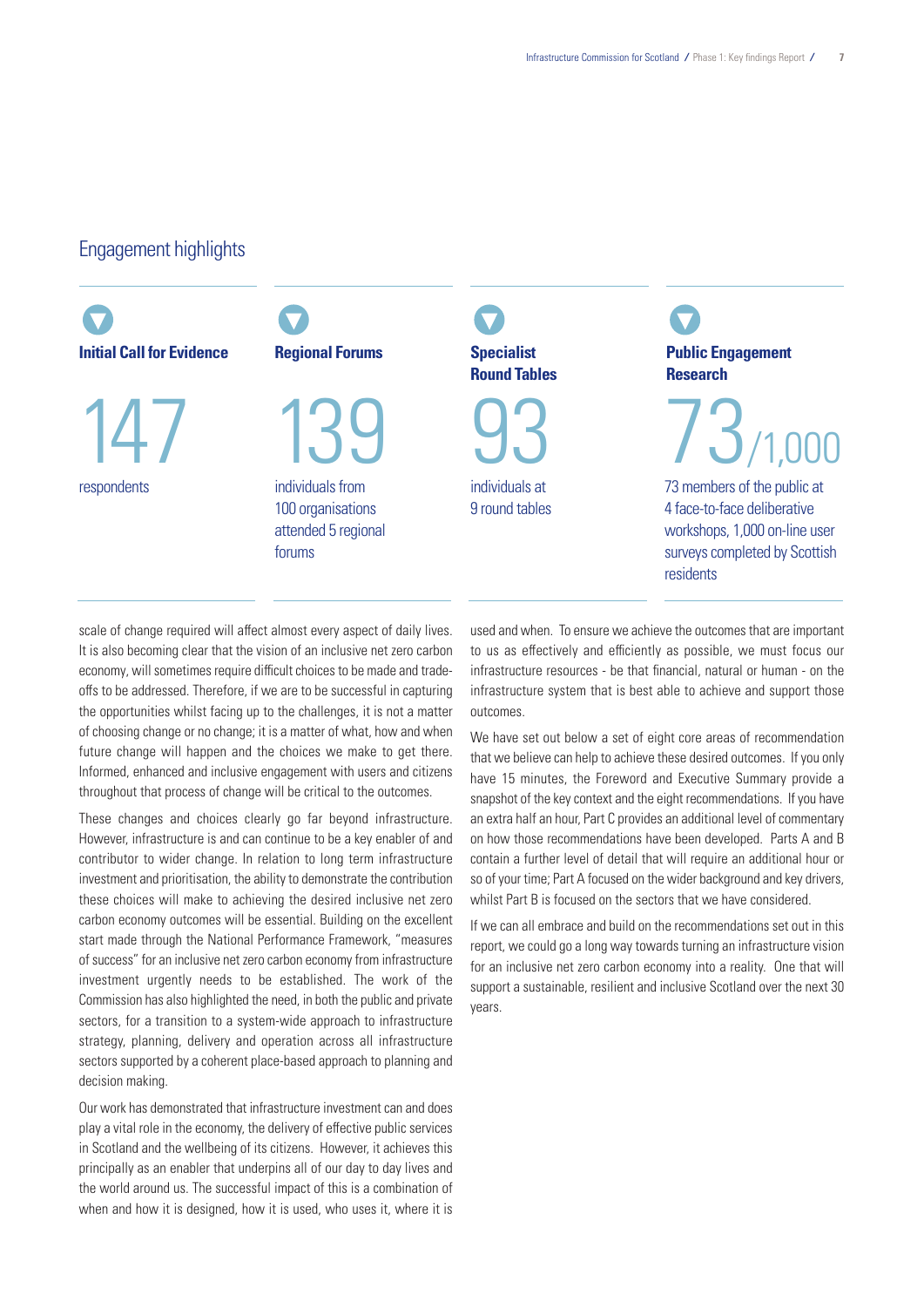## Summary of Recommendations Leadership  $\bullet$



# **v**01

**To provide leadership and demonstrate intent, the Scottish Government should prioritise all new infrastructure investment decisions based on their contribution to the delivery of an inclusive net zero carbon economy:**

- 1. All Scottish Government funded projects included in its 2020 Infrastructure Investment Plan should be prioritised against available inclusive net zero carbon economy outcomes.
- 2. The Scottish Government should, by 2021, develop and publish a new infrastructure assessment framework and methodology that will enable system wide infrastructure investment decisions to be prioritised on the basis of their contribution to inclusive net zero carbon economy outcomes.
- 3. The Scottish Government should publish by 2023 a system wide Scottish Infrastructure Needs Assessment covering all infrastructure sectors defined by Scottish Government and we recommend the inclusion of natural infrastructure. The Assessment should be refreshed and updated at least every 5 years thereafter.
- 4. A fully updated Infrastructure Investment Plan should be developed by the Scottish Government for publication by 2025 using the new assessment framework and methodology and informed by the Infrastructure Needs Assessment.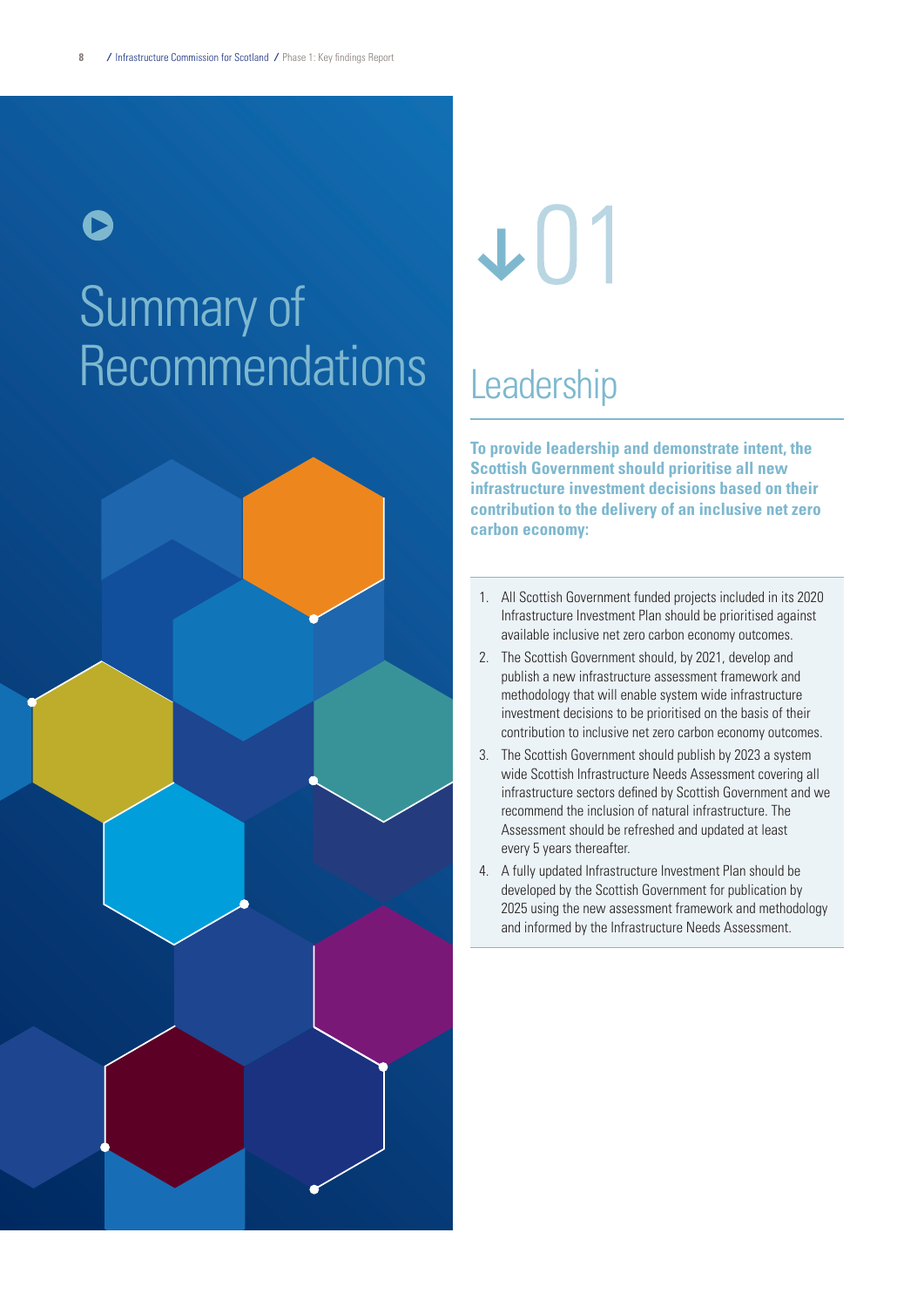## +02

## Place

**To achieve an inclusive net zero carbon economy, the Scottish Government should put "place" at the heart of coherent, infrastructure prioritisation and planning. To enable this to be achieved:**

- 5. The Scottish Government should lead the development of a place based assessment of long term housing supply and demand across Scotland by 2021, supported by the development of a coherent strategy for the labour market and business opportunities arising from an inclusive net zero carbon economy.
- 6. To support the implementation of National Planning Framework 4 and the new system of development plans, a co-ordinated and appropriately resourced Infrastructure First approach to the planning system should be introduced by the Scottish Government by 2021. This should be undertaken with infrastructure providers, developers and other public bodies, to ensure the effective delivery of a Scotland wide, integrated and coherent outcome based approach to planning spatial land use; with implementation to be undertaken at the appropriate regional, local and community level.

# **+03**

## Making the most of existing assets

**Most of the underlying infrastructure that will be used in 30-years' time already exists today. It is therefore essential that these assets are most effectively and efficiently utilised, maintained and enhanced to net zero carbon readiness.**

- 7. By the end of 2020, the Scottish Government should require all public sector infrastructure asset owners to develop asset management strategies containing a presumption in favour of enhancing, re-purposing, or maintaining existing infrastructure over developing options for new infrastructure. New infrastructure should only be considered where the relevant authority has demonstrated this is the most appropriate response.
- 8. To support this, the Scottish Government should now prepare guidance for relevant authorities on a whole-life approach to infrastructure maintenance and prioritisation which includes both cost and build resources. It should also include guidance on assessing the wider net zero carbon and inclusive economic growth priorities that need to be established.
- 9. There should also be a presumption against like-for-like replacement of existing assets and the construction of new, single organisation/purpose assets in favour of shared facitities.
- 10. To support the creation of a vibrant circular economy for Scotland, by 2023 the Scottish Government should establish a route map for the implementation of a viable outcome focused system of resource use, reduction, collection, treatment and repurposing.
- 11. Drawing upon available evidence, including the 2nd Scottish Climate Change Adaptation Programme, by 2023, the Scottish Government should develop a clear implementation plan, to address critical natural and built infrastructure climate resilience and adaptation needs.

01 95-97

> በ2 Pages 98-101

በ3 Pages 102-105

04 Pages 106-111

05 Pages 112-113

06 Pages 114-117

07

Pages 118-119

08

Pages 120-121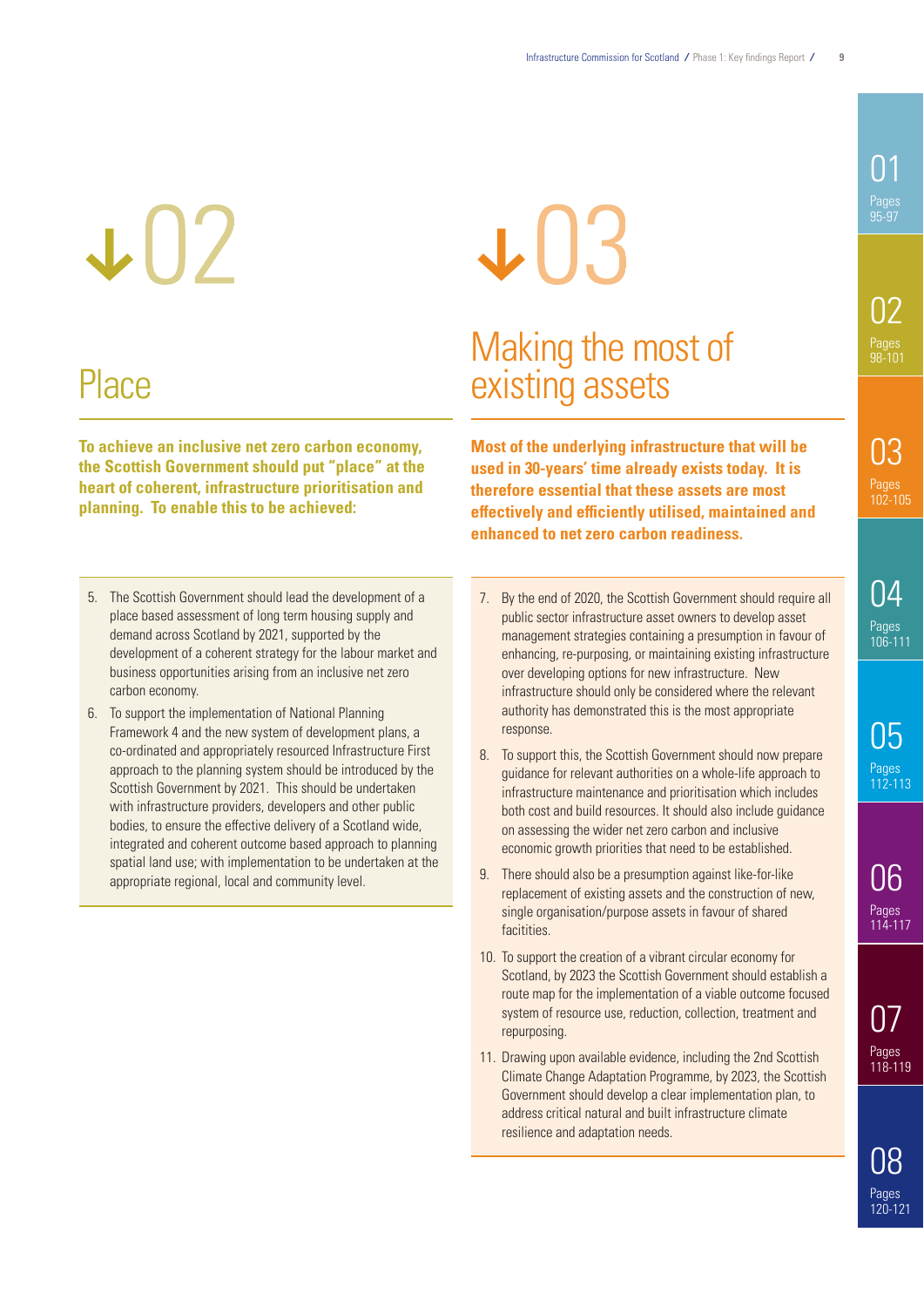**Recommendations** (continued)

## +04

## Heat and Transport

**Key priorities for Scotland in reaching net zero carbon over the next 30-years will be accelerating the decarbonisation of heat and transport.**

#### **Decarbonisation**

- 12. By the end of 2020, and to augment legislation already being considered, the Scottish Government should set out proposals to substantially accelerate the development and implementation of incentives, support mechanisms and standards for energy efficient, net zero carbon buildings across Scotland. This should include 'whole building' solutions and systematic public engagement, customised to the needs of different groups, to ensure that all property owners engage with proposed changes and are committed to upgrading their property.
- 13. By 2022, the Scottish Government, local authorities, regulators and industry should work together to establish the viablity, incentivisation mechanisms and a route map for the transition to net zero carbon that in combination addresses heating for domestic, commercial and public buildings as well as all surface-based transportation.

#### **Transport**

- 14. The Scottish Government should ensure that its new National Transport Strategy and Strategic Transport Projects Review 2, which are due to be published during 2020, fully reflect the need to deliver an inclusive net zero carbon economy and consider the infrastructure and the use of it as a holistic system. This should include:
	- > Aligning strategic investment decisions to address fully the requirement for demand management, a substantial increase in the proportion of journeys made by active travel, and opportunities for shared mobility as well as a much greater role for public transport.
	- > For such roads investment that is made as part of the above, a presumption in favour of investment to future proof existing road infrastructure and to make it safer, resilient and more reliable rather than increase road capacity.
- 15. Investment decision making based on the above framework will require a significant change to investment guidance. Therefore, by the end of 2021, the Scottish Government and Transport Scotland should develop a new investment appraisal and decision-making process, incorporating necessary changes to the current Scottish Transport Appraisal Guidance (STAG) and Investment Decision Making Guidance.
- 16. To enable a managed transition to an inclusive net zero carbon economy road infrastructure, the Scottish and UK Governments should immediately commit to work together to establish a charging/payment regime alternative to the existing fuel and road taxation based structure. The Scottish Government should also consider additional options that could provide a more stable long term investment regime for the management and maintenance of road infrastructure to meet the priorities identifed in 14 above.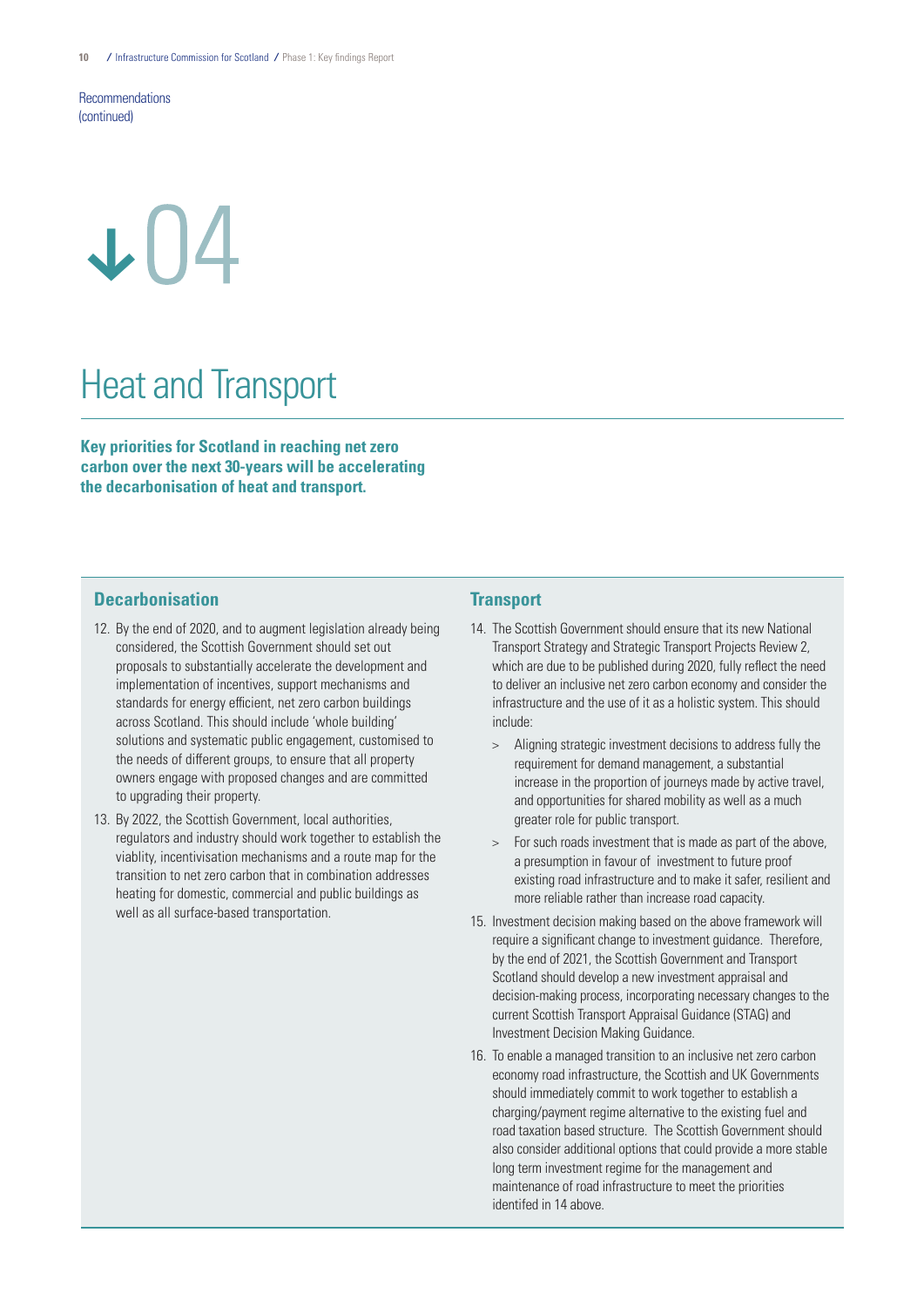## $\textcolor{red}{\textbf{+05}}$

# +06

**To incentivise investment at the necessary pace and scale to meet future infrastructure requirements for Scotland, regulation will be a critical component to the delivery of a 30-year inclusive net zero carbon economy vision.**

- 17. Building on the findings of the recent UK National Infrastructure Commission review of Energy and Telecoms regulation, the Scottish and UK Governments should immediately commit to work together to develop by 2021, an appropriately devolved regulatory and pricing framework that enables energy and telecoms infrastructure investment to be planned and delivered to meet the future needs of Scotland.
- 18. Building on the existing plans, and the commission's recommendation to incorporate natural infrastructure, the Scottish Government should by 2021 consider options for longer term implementation and regulatory coherence across water provision and flood management and resilience.

Regulation Digital & Technology

**Ensure every citizen, organisation and business in Scotland has the ability to access digital public services, to undertake trade and commerce and to participate in future global economic markets regardless of geographic location.**

- 19. In conjunction with the regulatory reforms highlighted in 17, the Scottish Government should provide the leadership required to ensure the delivery of a full fibre network for Scotland by 2027 to enable the transition to 5G across the whole of Scotland.
- 20. To ensure Scotland's place in the world and increase its international presence and connectivity resilience, the Scottish Government should prioritise support for an indigenous data centre market and investment in direct international fibre optic cables.
- 21. From 2020, the Scottish Government should consider the future data requirements and data potential for all new publicly funded infrastructure as well as the potential for the use of digital services associated with the assets.

### 01 Pages 95-97

02 Pages 98-101

03 Pages 102-105

04 Pages 106-111

> 05 Pages 112-113

06 Pages 114-117

07

Pages 118-119

08

Pages 120-121